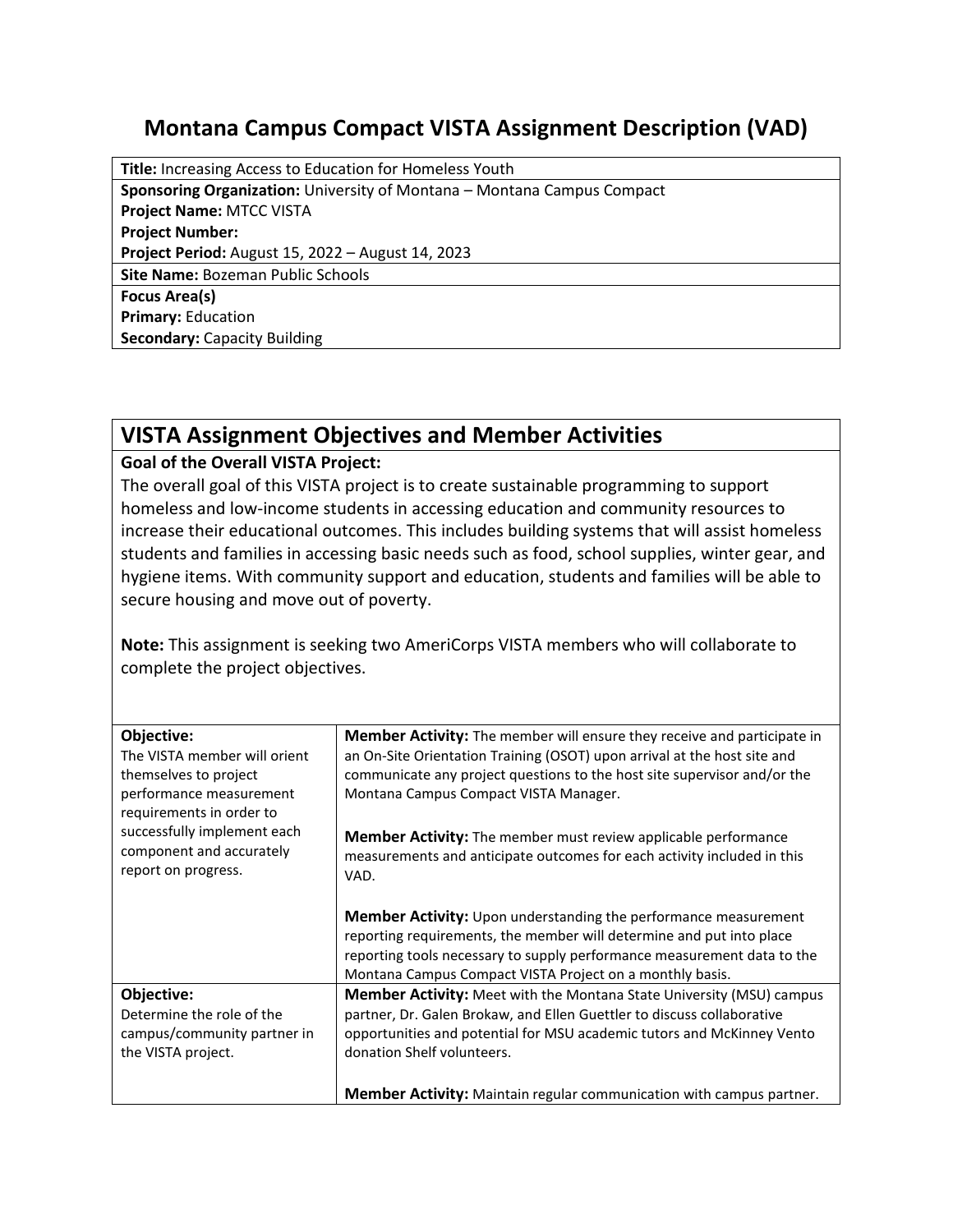| Objective:<br>Build capacity in the<br>homeless education donation<br>program.                     | Member Activity: Evaluate the needs of homeless and low-income<br>students by working with the local homeless/low-income community<br>advocates and community resource providers.                                                            |
|----------------------------------------------------------------------------------------------------|----------------------------------------------------------------------------------------------------------------------------------------------------------------------------------------------------------------------------------------------|
|                                                                                                    | Member Activity: Create a sustainable program for donations,<br>including a process for increasing monetary donations, donation<br>collection, and organization.                                                                             |
|                                                                                                    | Member Activity: Formalize a procedural manual and flowchart for<br>all donation activities that can be used by future donation<br>coordinators/volunteers.                                                                                  |
| Objective:<br>Build capacity in the                                                                | Member Activity: Develop a process for recruiting volunteers for the<br>donation program.                                                                                                                                                    |
| donation volunteer program.                                                                        | Member Activity: Develop volunteer position descriptions,<br>application process, and guidelines.                                                                                                                                            |
|                                                                                                    | Member Activity: Formalize sustainable guidance documents for<br>volunteer program recruitment, operations, and sustainability.                                                                                                              |
| Objective:<br>Decrease barriers to school<br>registration for homeless and<br>low-income students. | Member Activity: Assist with the enrollment process and creation of<br>a low-barrier application for homeless and low-income students,<br>including English Language Learners.                                                               |
|                                                                                                    | Member Activity: Create video orientations for all district schools in<br>English/Spanish.                                                                                                                                                   |
|                                                                                                    | Member Activity: Develop a process for transportation registration.                                                                                                                                                                          |
|                                                                                                    | Member Activity: Develop process for vaccination attainment for<br>registration and formalize a 'volunteer driver' procedure document<br>that covers availability, required background checks, liability<br>insurance, and other guidelines. |
|                                                                                                    | Member Activity: Develop a flow chart and check-off list for school<br>registration process in both English and Spanish.                                                                                                                     |
|                                                                                                    | Member Activity: Train all district registrars in new enrollment<br>procedures for McKenny Vento families to avoid duplication of<br>services.                                                                                               |
| Objective:<br>Develop summer program<br>access for homeless and low-<br>income students.           | Member Activity: Coordinate with community summer programs in<br>creating access for homeless and low-income students.                                                                                                                       |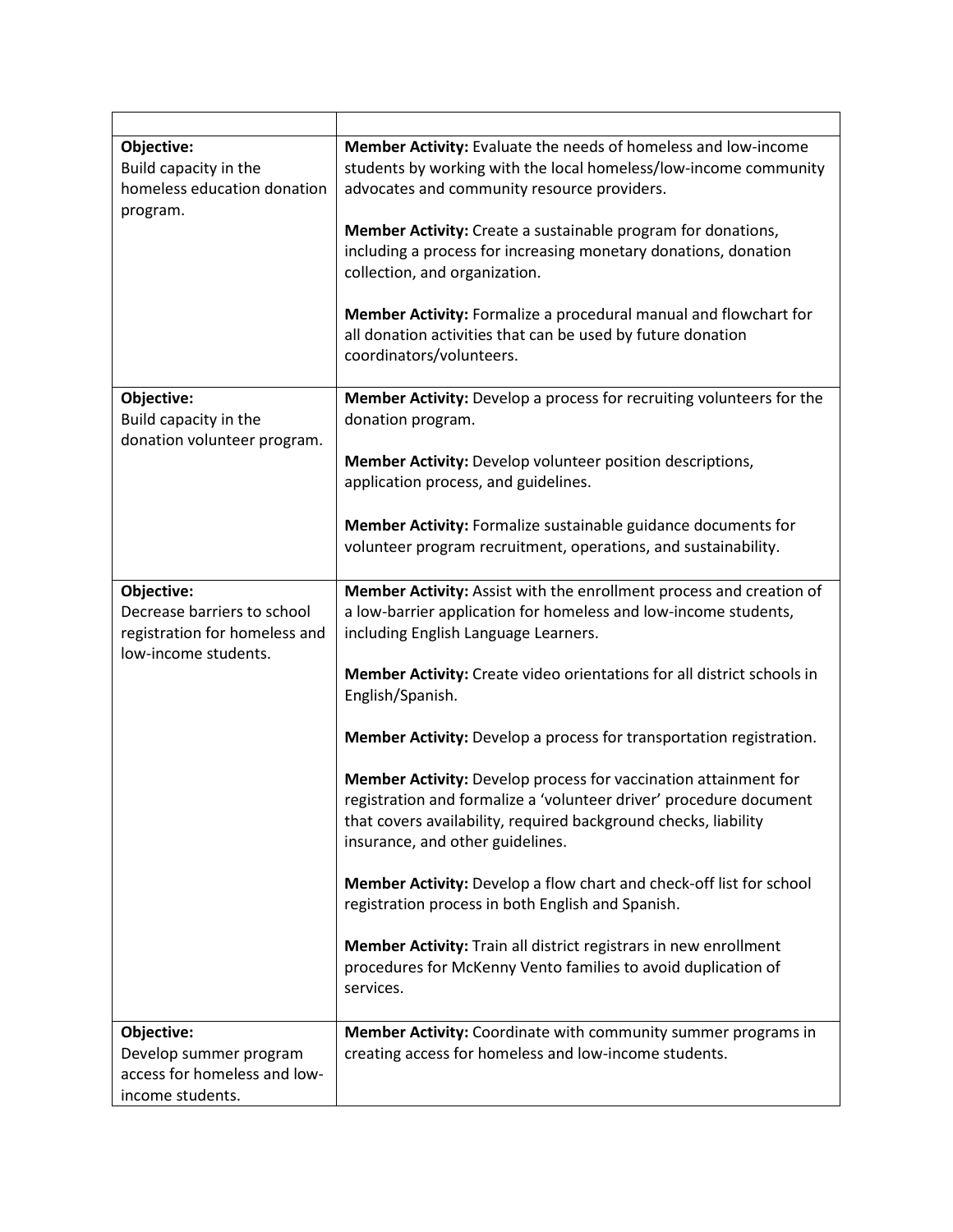|                                           | Member Activity: Develop a volunteer program for BELLA literacy                                                                |
|-------------------------------------------|--------------------------------------------------------------------------------------------------------------------------------|
|                                           | camp operation support and transportation support for other                                                                    |
|                                           | summer camps to be accessed by McKenny Vento students.                                                                         |
|                                           |                                                                                                                                |
|                                           | Member Activity: Develop volunteer position descriptions,<br>application process, and guidelines for summer programs.          |
|                                           |                                                                                                                                |
|                                           | Member Activity: Formalize a transportation volunteer procedure                                                                |
|                                           | document that covers availability, required background checks,                                                                 |
|                                           | liability insurance, and other guidelines.                                                                                     |
|                                           |                                                                                                                                |
|                                           | Member Activity: Formalize guidance documents for volunteer                                                                    |
|                                           | program recruitment, operations, and sustainability.                                                                           |
|                                           |                                                                                                                                |
| Objective:<br>Develop school year         | Member Activity: Coordinate with Dr. Galen Brokaw and Ellen<br>Guettler to formalize procedures for existing MSU tutor support |
| Montana State University                  | programming access for homeless and low-income students. (It is an                                                             |
| (MSU)volunteer tutor                      | independent study class where MSU students receive a credit for                                                                |
| support programming for                   | each hour they tutor in Bozeman district schools during the fall and                                                           |
| homeless and low-income                   | spring semesters.)                                                                                                             |
| students.                                 |                                                                                                                                |
|                                           | Member Activity: Formalize document with recruitment steps,                                                                    |
|                                           | pairing, and monitoring of the K-5 MSU volunteer tutor program and                                                             |
|                                           | include flow chart, training dates, and volunteer tutor attendance                                                             |
|                                           | accountability documents.                                                                                                      |
|                                           | Member Activity: Develop MSU volunteer guidance handout for MSU                                                                |
|                                           | tutors that outlines expectations, guidelines, attendance policies and                                                         |
|                                           | training dates as well as a Hyalite School orientation meeting with the                                                        |
|                                           | principal/key staff for program implementation bi-annually.                                                                    |
|                                           |                                                                                                                                |
| Objective:<br>Develop bilingual volunteer | Member Activity: Network to create a list of bilingual community<br>volunteers who would be willing to make calls home to      |
| interpreter/translator list to            | parents for CAP programming, summer camp paperwork collection,                                                                 |
| support programming for                   | and other site-specific needs for interpretation/translation of non-                                                           |
| homeless and low-income                   | confidential school topics.                                                                                                    |
| students                                  |                                                                                                                                |
|                                           | Member Activity: Formalize interpreter/translator access to district                                                           |
|                                           | staff using a Google Doc with school tabs containing                                                                           |
|                                           | interpreters/translators, and share with staff at each site so they can                                                        |
|                                           | access this resource directly (Arabic, Mandarin, Spanish, and                                                                  |
|                                           | Vietnamese are the most common languages requiring bilingual                                                                   |
|                                           | support.)                                                                                                                      |
| Objective:                                | Member Activity: Formalize procedures to support parent                                                                        |
| Develop parent                            | communications regarding family literacy programming and data                                                                  |
| communication and data                    | collection for the Latino Pathways Initiative for homeless and low                                                             |